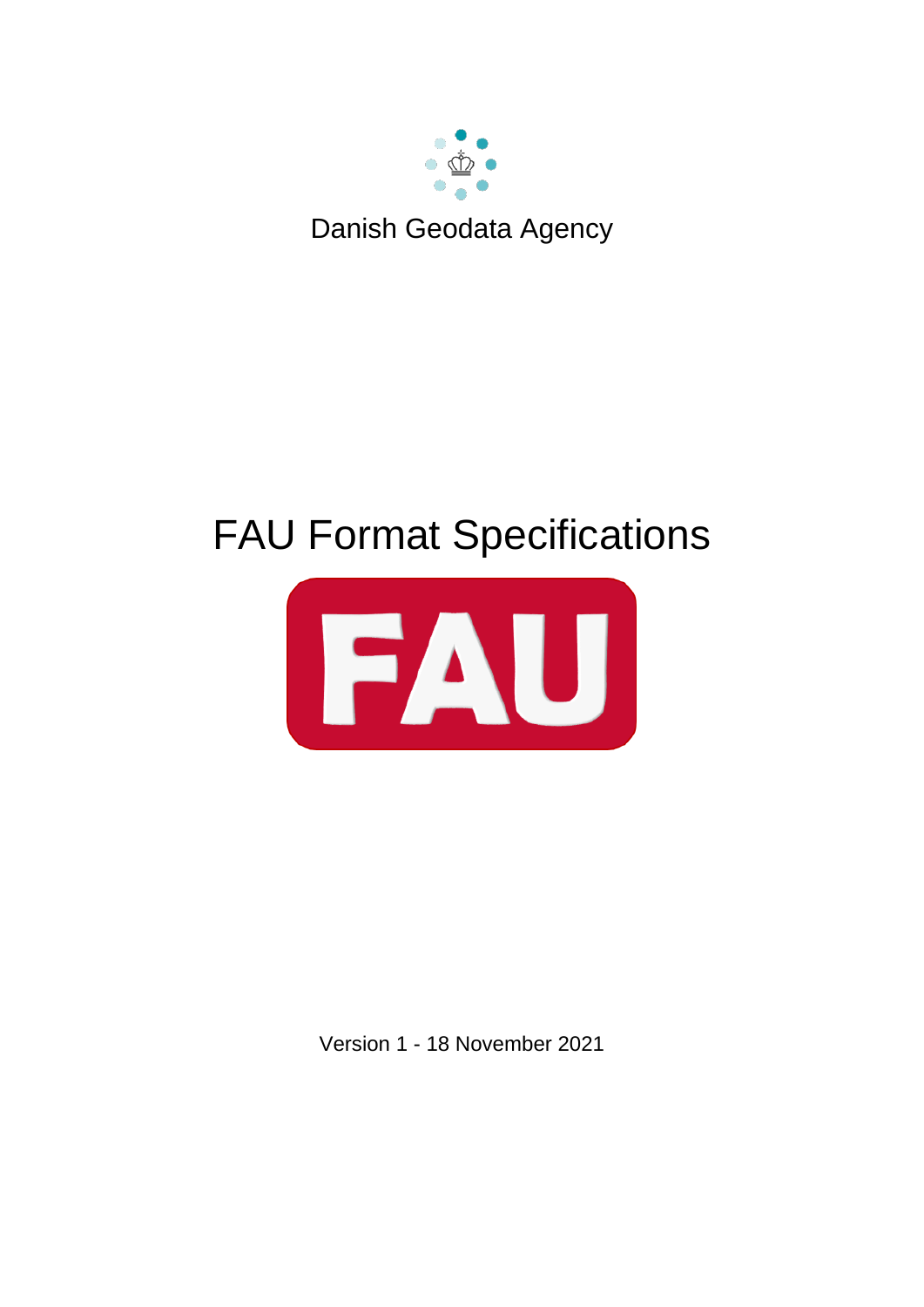## Table of Contents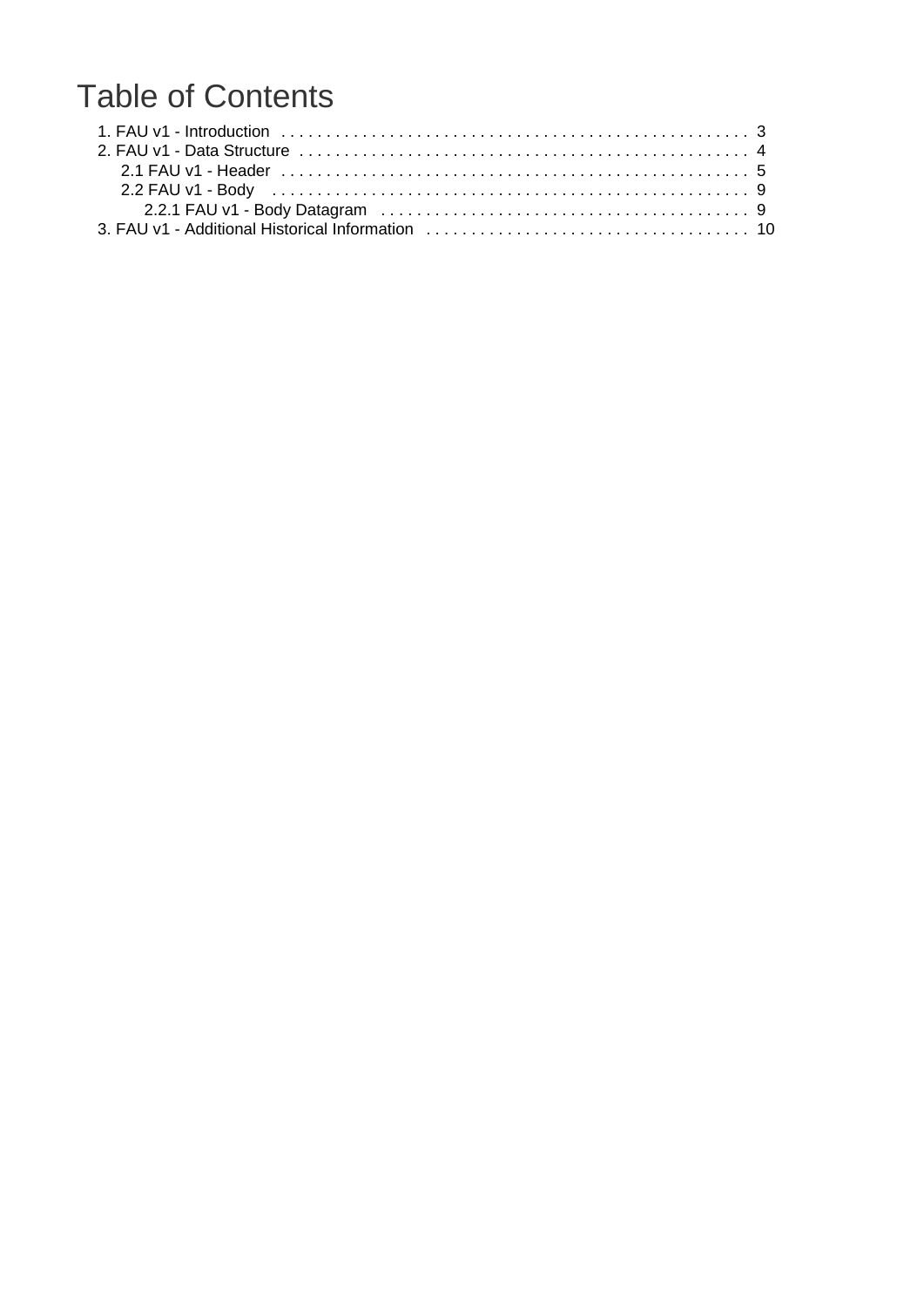# <span id="page-2-0"></span>FAU v1 - Introduction

The FAU (FArvandsvæsenets UTM) is a hydrographic binary file format.

The format was originally designed together with a sonar manufacturer to store data collected by one of the first commercial multibeam system. That system operated by simultaneously transmitting 4 beams (each separated by a fixed angle), shifting and repeating the transmission to create a whole swath of beams. This influenced the adopted data structure.

The optional header was introduced by geodesist Jørgen Eeg to facilitate communication among editing, visualization and analysis programs (i.e., Vise, Semi and Semantics).

Relevant contributions have also been provided by the EIVA software vendor.

#### File Layout

The FAU file is structured with:

- An optional header (see [FAU v1 Header](#page-4-0)).
- A body (see [FAU v1 Body](#page-8-0)), containing a number of repeated datagrams (see FAU v1 Body [Datagram](#page-8-1)). That is, in the file body there is a datagram for each depth measurement.



## Data Organization

A FAU file can have one of the two following data organization:

- **Structured FAU** The file follows a strict ping-beam structure. The usual use case is the storage of multibeam raw soundings. For instance, if a multibeam collects 128 beams for each ping, then a FAU file storing 100 pings will have 128x100 = 12,800 datagrams. This rigid structure provides a mechanism to jump directly to a required beam of a ping.
- **Unstructured FAU** The file is simply a container of depth measurements (a point cloud). An example of use case for such a solution is the storage of a thinned/decimated version of all the raw soundings stored in a structured FAU file.

The format provides support for:

- **Depth Flagging** Identify depth measurements that have been flagged (i.e., selected) for potential rejection by manual or automated filtering. A depth measurement is still considered valid unless it is also marked as rejected.
- **Depth Rejection** Mark depth measurements that have been actually rejected and, thus, should not be used for derived products.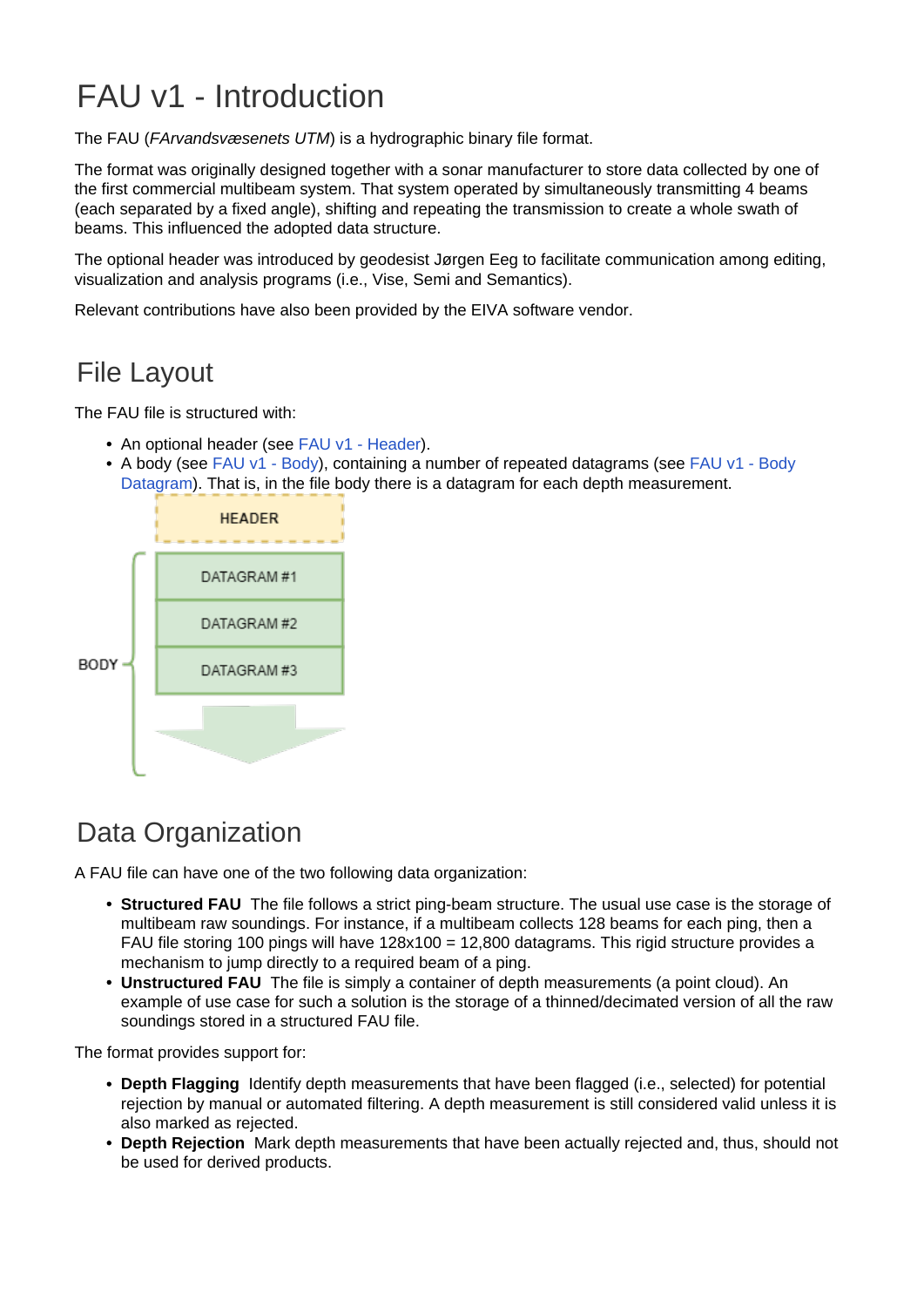## Format License

<span id="page-3-0"></span>These FAU Format Specifications are released under a [Creative Commons CC BY 4.0 license.](https://creativecommons.org/licenses/by/4.0/)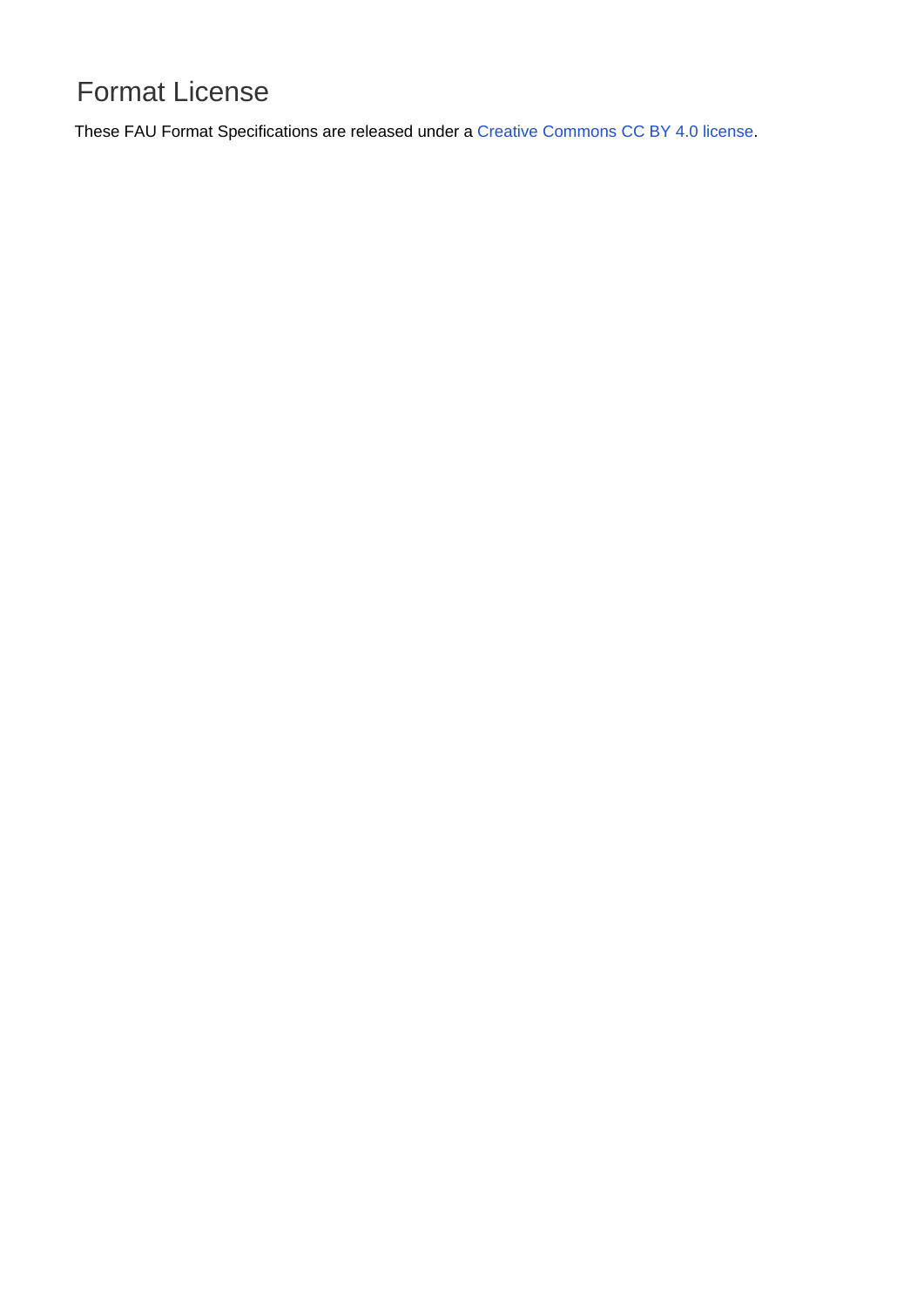# FAU v1 - Data Structure

## Data Element Type

The following table describes the element types in use:

| <b>Type Symbol</b> | <b>Type Description</b> |
|--------------------|-------------------------|
| U8                 | <b>Unsigned Char</b>    |
| S <sub>8</sub>     | Signed Char             |
| U16                | <b>Unsigned Short</b>   |
| S <sub>16</sub>    | Signed short            |
| U32                | Unsigned Integer        |
| S32                | Signed Integer          |
| U64                | <b>Unsigned Long</b>    |
| S64                | Signed Long             |
| F32                | Float                   |
| F64                | Double                  |

## <span id="page-4-0"></span>FAU v1 - Header

When present, the header of a FAU file is composed of the following fields:

| <b>Field Name</b> | <b>Field Type</b> | <b>Field Description</b>                                 |
|-------------------|-------------------|----------------------------------------------------------|
| identity          | 8 x S8            | Bytes used to detect the endianness adopted by the file: |
|                   |                   | • Little Endian: 'fau_uaf'<br>• Big Endian: '_uaffau_'   |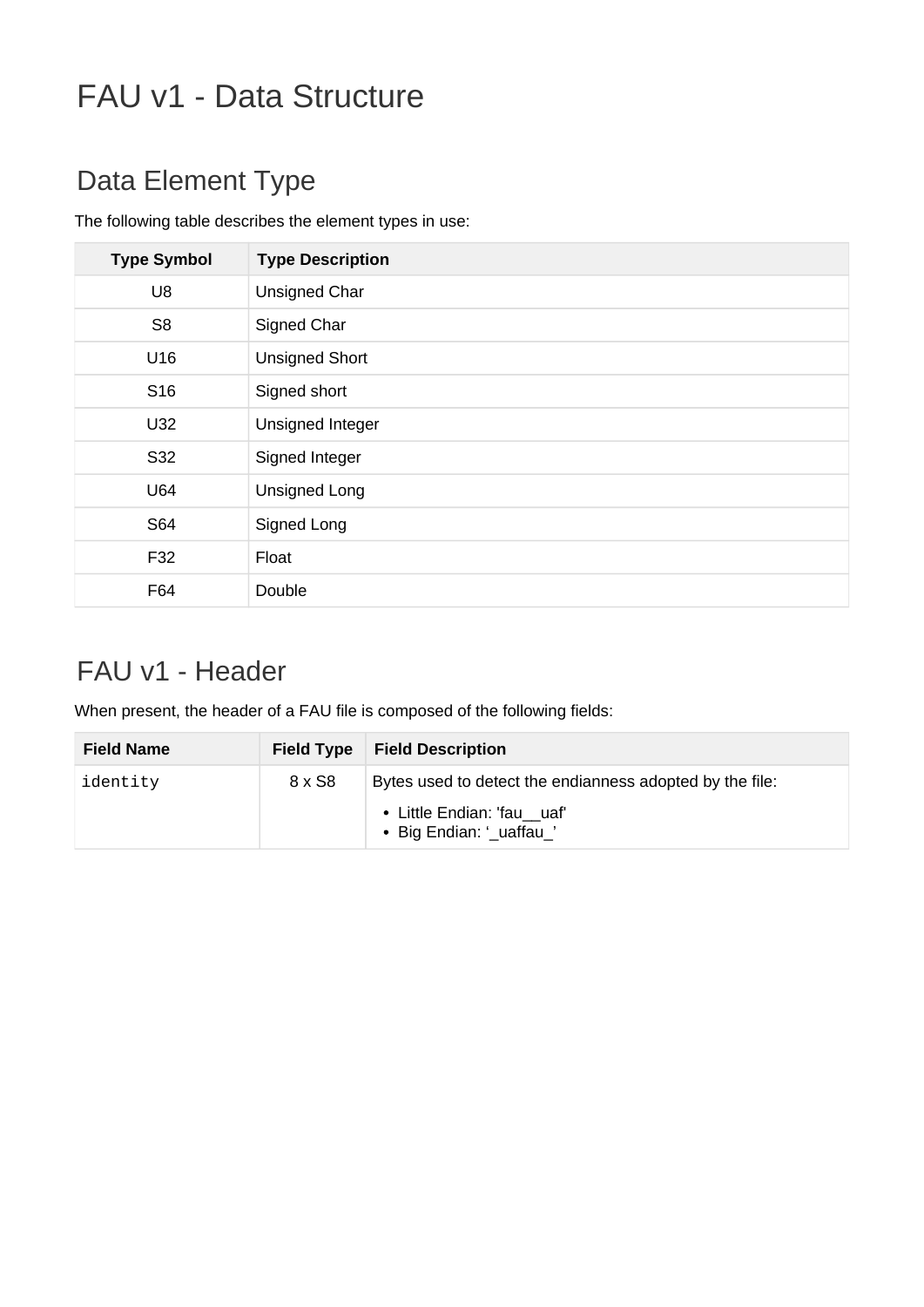| minilab         | 20 x S8 | A 'minilabel' containing the geospatial reference system in use:                                                                                                                                                                                                                                                                                                                                                                                                                                                                                                                                                                                                                                                                                                                                                                    |
|-----------------|---------|-------------------------------------------------------------------------------------------------------------------------------------------------------------------------------------------------------------------------------------------------------------------------------------------------------------------------------------------------------------------------------------------------------------------------------------------------------------------------------------------------------------------------------------------------------------------------------------------------------------------------------------------------------------------------------------------------------------------------------------------------------------------------------------------------------------------------------------|
|                 |         | • #[Projection]N[Horizontal Datum]<br>• The first character is always '#'.<br>• Despite the format name, it is also possible to store data<br>in projection different from UTM. For example:<br>• mrc Mercator<br>• npstg Polar stereographic<br>• estg Equatorial Stereographic<br>• itm Gauss Krueger<br>• upsn Universal Polar Stereographic North<br>• upss Universal Polar Stereographic South<br>· dlmb Lamberts Conical Two<br>• Imb Lamberts Conical One<br>• sbf System SBF (Denmark)<br>• dks System DKS (Denmark/Sweden)<br>• The eighth character sets the adopted Z-convention. The<br>'N' indicates "normal heights" (depths) with positive<br>down.<br>Example of mini-label:<br>• '#utm22nNwgs84' identifies:<br>• utm22n UTM projection, Zone 22 North.<br>• N Depths (positive Z is down)<br>· wgs84 WGS84 datum. |
| version         | 32 x S8 | The version of the program used for converting to FAU format.                                                                                                                                                                                                                                                                                                                                                                                                                                                                                                                                                                                                                                                                                                                                                                       |
| conversion_time | S32     | The UNIX time in seconds when the file was generated.                                                                                                                                                                                                                                                                                                                                                                                                                                                                                                                                                                                                                                                                                                                                                                               |
| length          | S32     | The size of the header in bytes.<br>The value is always 768 (3x 256 bytes, and 32x 24 bytes - the<br>size of the Body Datagram).                                                                                                                                                                                                                                                                                                                                                                                                                                                                                                                                                                                                                                                                                                    |
| ping_number     | U64     | The ping number of the first ping converted into a FAU file.<br>If not used/applicable, use 0.                                                                                                                                                                                                                                                                                                                                                                                                                                                                                                                                                                                                                                                                                                                                      |
| source          | S32     | The source of the depth measurements:<br>1 Database.<br>$\cdot$ 2 SBD.<br>$\cdot$ 3 SEMI.<br>$\bullet$ 4 XYZ.                                                                                                                                                                                                                                                                                                                                                                                                                                                                                                                                                                                                                                                                                                                       |
| kind            | S32     | The type of depth measurements:<br>• 1 Multibeam, with DGPS navigation.<br>• 2 Multibeam, with RTK navigation.<br>• 4 Singlebeam.<br>• 8 Thinned.<br>• 16 Not the primary detection layer.                                                                                                                                                                                                                                                                                                                                                                                                                                                                                                                                                                                                                                          |
| tide            | S32     | A collection of bit fields for describing the approach adopted for<br>vertical reduction:<br>1 Data is corrected for tide.<br>: 2 Delayed heave was applied.<br>: 4 Cross-section offset was applied.                                                                                                                                                                                                                                                                                                                                                                                                                                                                                                                                                                                                                               |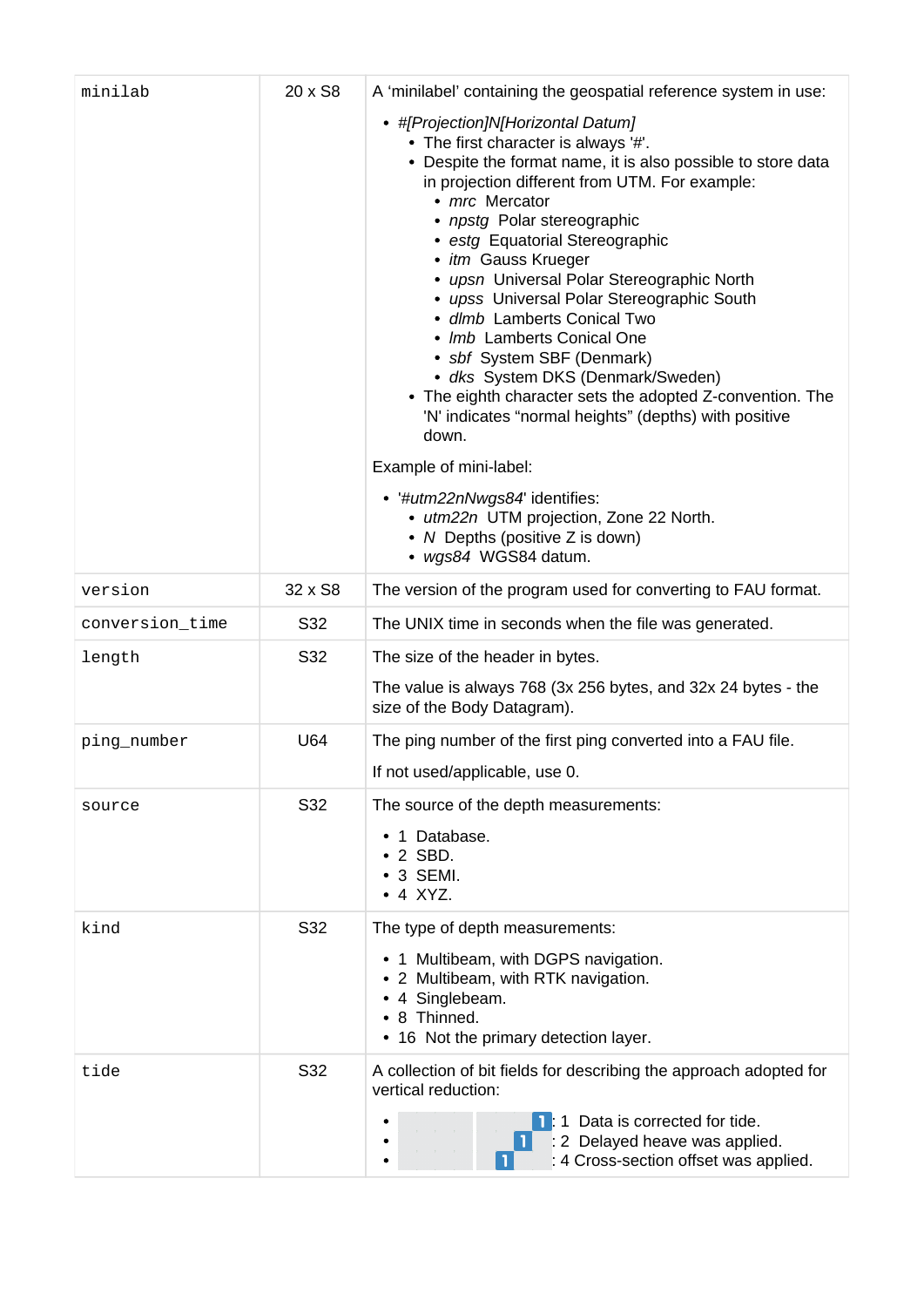| roll_offset    | F32      | Calibration value for static roll in decimal degrees<br>If not used/applicable, use 0.                                                                                                           |
|----------------|----------|--------------------------------------------------------------------------------------------------------------------------------------------------------------------------------------------------|
| pitch_offset   | F32      | Calibration value for static pitch in decimal degrees.<br>If not used/applicable, use 0.                                                                                                         |
| heading_offset | F32      | Calibration value for static heading in decimal degrees.<br>If not used/applicable, use 0.                                                                                                       |
| time_offset    | S32      | Calibration value for time in milliseconds.<br>If not used/applicable, use 0.                                                                                                                    |
| edited_sensors | S32      | A collection of bit fields for describing the sensors with edited<br>values:<br>1 Roll.<br>2 Pitch.<br>: 4 Gyro.<br>: 8 Heave.                                                                   |
| sv sensors     | S32      | A collection of bit fields for describing the type of sound speed<br>sensor:<br>Transducer sensor.<br>: 2 Sound speed profiler.<br>: 4 Scanfish equipment.<br>: 8 Transducer sensor not working. |
| sv_name        | 512 x S8 | The sound speed filename used for the stored data, with<br>extension.<br>If not used/applicable, the field is left empty.                                                                        |
| nr_of_beams    | S32      | The number of beams for each ping/swath.<br>It is mandatory for kind=1 and kind=2; otherwise, use 0.                                                                                             |
| nr_of_pings    | S32      | The total number of pings/swaths in the file.<br>If not used/applicable (e.g., unstructured FAU), use 0.                                                                                         |
| bb_max_n       | S32      | The maximum northing coordinate among the valid depth<br>measurements, in centimeters.                                                                                                           |
| bb_min_n       | S32      | The minimum northing coordinate among the valid depth<br>measurements, in centimeters.                                                                                                           |
| bb_max_e       | S32      | The maximum easting coordinate among the valid depth<br>measurements, in centimeters.                                                                                                            |
| bb_min_e       | S32      | The minimum easting coordinate among the valid depth<br>measurements, in centimeters.                                                                                                            |
| bb_max_h       | S32      | The maximum depth value among the valid depth<br>measurements, in centimeters.                                                                                                                   |
| bb_min_h       | S32      | The minimum depth value among the valid depth<br>measurements, in centimeters.                                                                                                                   |
| track_heading  | F32      | The average heading of the trackline, in decimal degrees.<br>If not used/applicable, use 0.0.                                                                                                    |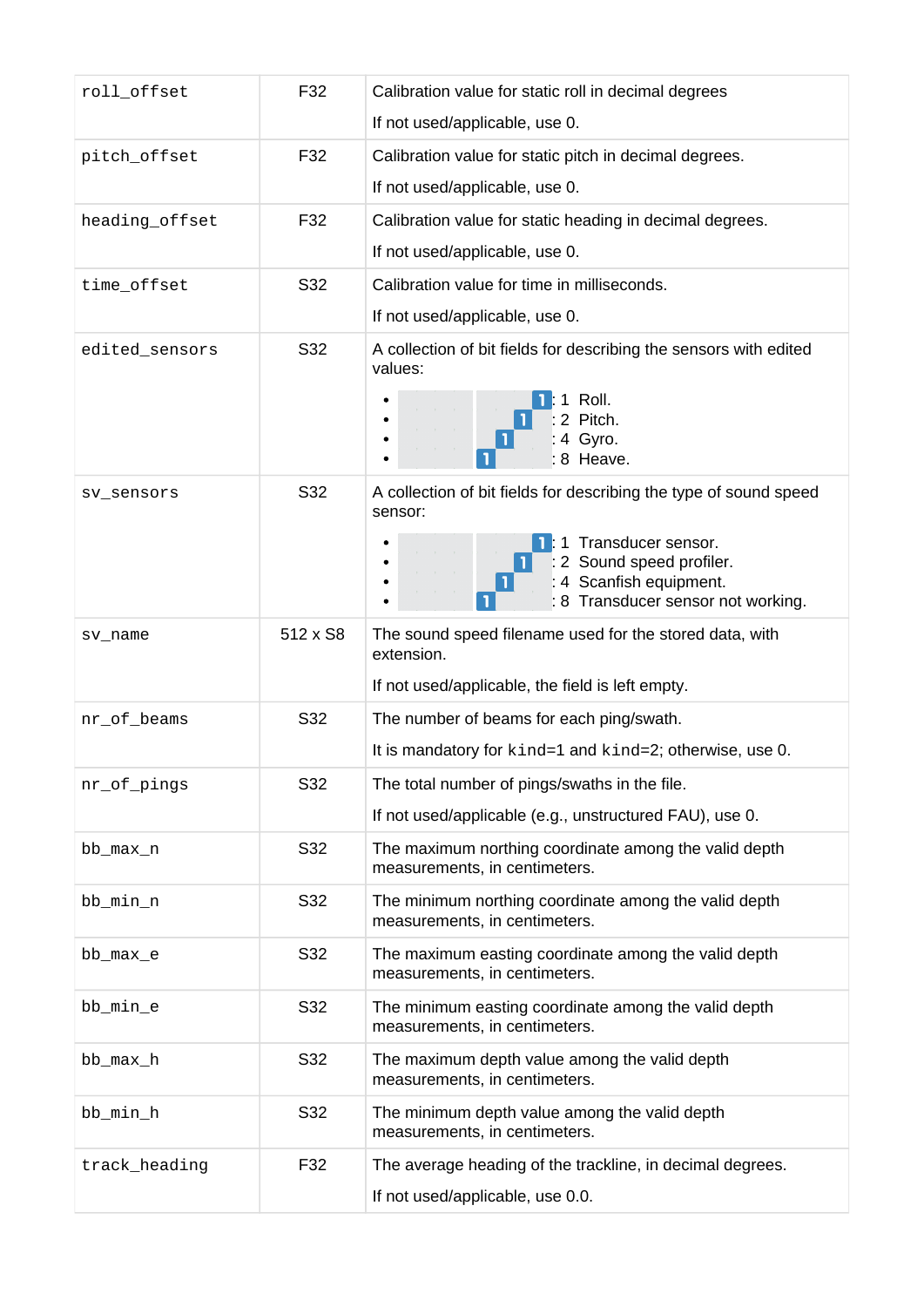| speed                    | F32            | The average speed of the trackline, in meter per second.                                                                                                                        |
|--------------------------|----------------|---------------------------------------------------------------------------------------------------------------------------------------------------------------------------------|
|                          |                | If not used/applicable, use 0.0.                                                                                                                                                |
| roll_95                  | F32            | The interval in decimal degrees containing the 95% of the roll<br>values.                                                                                                       |
|                          |                | If not used/applicable, use 0.0.                                                                                                                                                |
| pitch_95                 | F32            | The interval in decimal degrees containing the 95% of the pitch<br>values.                                                                                                      |
|                          |                | If not used/applicable, use 0.0.                                                                                                                                                |
| heave_95                 | S32            | The interval in centimeters containing the 95% of the heave<br>values.                                                                                                          |
|                          |                | If not used/applicable, use 0.                                                                                                                                                  |
| max_time_gap             | S32            | This value and ping_nr_max_time_gap provides information<br>about the correct functioning of the multibeam system: does it<br>deliver the requested number of pings per second? |
|                          |                | The maximum time gap in stored in centiseconds.                                                                                                                                 |
|                          |                | If not used/applicable, use 0.                                                                                                                                                  |
| ping_nr_max_time_<br>gap | S32            | This value and max_time_gap provides information about the<br>correct functioning of the multibeam system: does it deliver the<br>requested number of pings per second?         |
|                          |                | If not used/applicable, use 0.                                                                                                                                                  |
| ping_nr_pos_jump         | S32            | Number of jumps between individual pings due to, for example,<br>unstable positioning system.                                                                                   |
|                          |                | If not used/applicable, use 0.                                                                                                                                                  |
| max_non_linearity        | S32            | The largest numerical difference (counted in number of swaths)<br>between any swath in the file and the idealized swaths in the<br>bounding box.                                |
|                          |                | If not used/applicable, use 0.                                                                                                                                                  |
| major                    | S <sub>8</sub> | The major version number for Vise/MapSpikes.                                                                                                                                    |
| minor                    | S <sub>8</sub> | The minor version number for Vise/MapSpikes.                                                                                                                                    |
| auto_flags               | S <sub>8</sub> | Field indicating whether an automatic flagging was used.                                                                                                                        |
|                          |                | • 0 No automatic flagging.<br>1 An automatic flagging was used.                                                                                                                 |
| rot_rect_valid           | S <sub>8</sub> | A collection of bit fields for describing the validity of the rotated<br>bounding box:                                                                                          |
|                          |                | 1 Valid rotated bounding box.<br>: 2 Maximum non-linearity valid.<br>: 4 Valid transducer depth.                                                                                |
| bb_tilt_x                | F64            | The x-coordinate of the rotated bounding box, in centimeters.                                                                                                                   |
| bb_tilt_y                | F64            | The y-coordinate of the rotated bounding box, in centimeters.                                                                                                                   |
| bb_tilt_w                | F64            | The width of the rotated bounding box, in centimeters.                                                                                                                          |
| bb_tilt_h                | F64            | The height of the rotated bounding box, in centimeters.                                                                                                                         |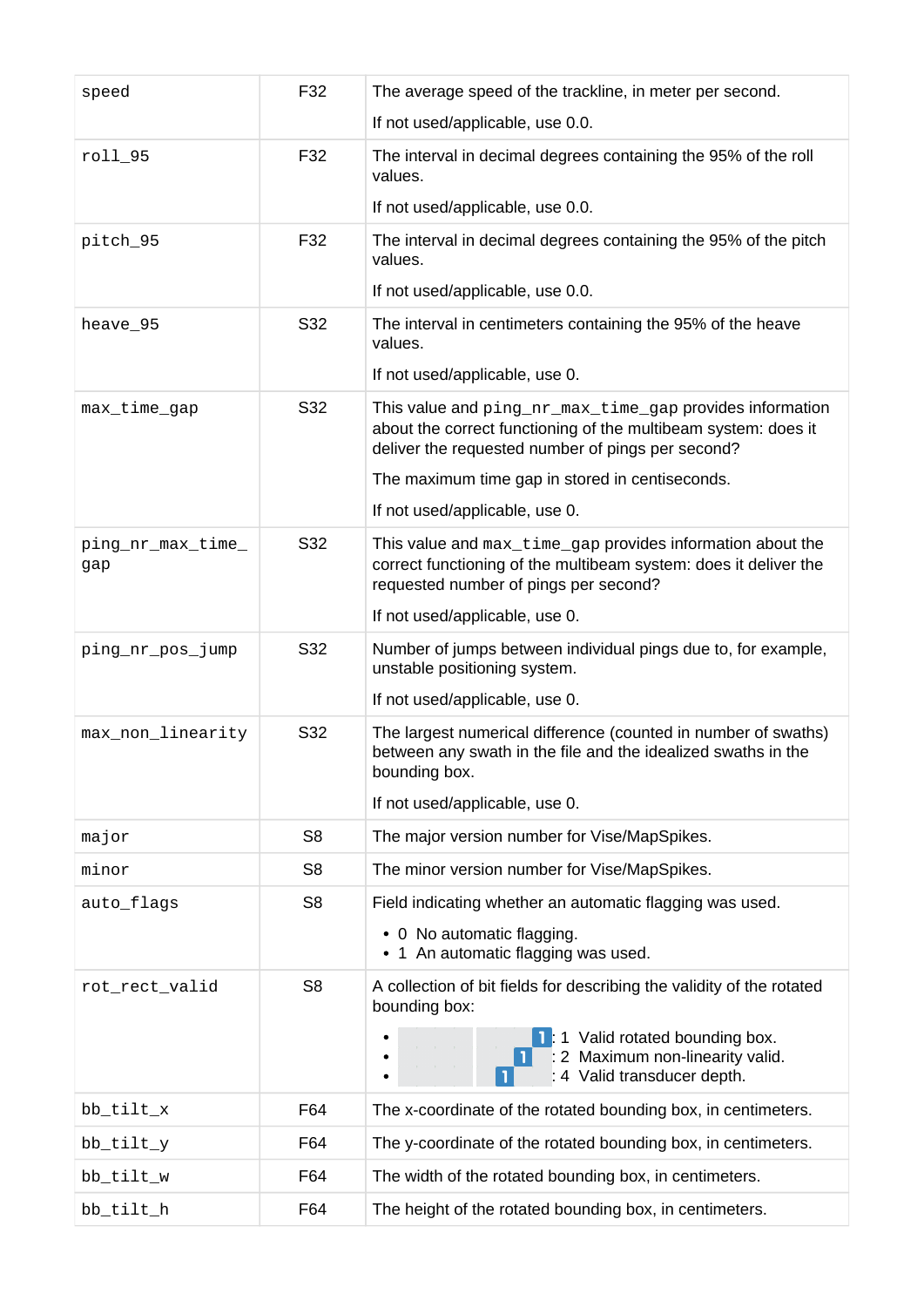| bb_tilt_ang             | F64             | The rotation angle of the rotated bounding box, in decimal<br>degrees.                                                                                                                                                                              |
|-------------------------|-----------------|-----------------------------------------------------------------------------------------------------------------------------------------------------------------------------------------------------------------------------------------------------|
| transducer_depth        | S32             | The depth of the transducer, in centimeters.<br>If not used/applicable, use 0.                                                                                                                                                                      |
| transmit_beam_wid<br>th | F32             | Along-track TX beam width, in decimal degrees.<br>If not used/applicable, use 0.0.                                                                                                                                                                  |
| swath_angle             | F32             | The aperture of the swath, in decimal degrees.<br>If not used/applicable, use 0.                                                                                                                                                                    |
| normalization           | S32             | The UNIX time in seconds of the last performed channel<br>normalization. A feature available with RESON systems for<br>correcting the output of each analogue receiver channel for<br>minor variations in amplitude and phase.                      |
| bit_field               | S32             | A collection of bit fields for describing the data in the FAU file:<br>Roll stabilized.<br>Snippets.<br>2<br>: 4 Equiangle.<br>: 8 Equidistant.<br>: 16 Intermediate.<br>32 RESON Flex Mode.<br>: 64 Continuous Wave.<br>: 128 Frequency Modulated. |
| frequency               | S <sub>16</sub> | The sonar frequency in KHz.                                                                                                                                                                                                                         |
| database_id             | S64             | An identifier for the source database.<br>The Block Id in EIVA's NaviEdit database.                                                                                                                                                                 |
| spare                   | $10 \times$ S8  | Currently unused.                                                                                                                                                                                                                                   |

## <span id="page-8-0"></span>FAU v1 - Body

<span id="page-8-1"></span>The body of a FAU file is composed of several [FAU v1.0 - Body Datagrams](#page-8-1), one for each depth measurement.

#### FAU v1 - Body Datagram

Each body datagram is composed of the following 11 fields:

| <b>Field Name</b> | <b>Field Type</b> | <b>Field Description</b>                                             |
|-------------------|-------------------|----------------------------------------------------------------------|
| n                 | S32               | The northing coordinate, in centimeters.                             |
| e                 | S32               | The easting coordinate, in centimeters.                              |
| depth             | S32               | The depth value, in centimeters.                                     |
| sec               | S32               | The UNIX time, in seconds.                                           |
| angle             | S <sub>16</sub>   | The beam angle, in 0.01 degrees. The angle is positive at starboard. |
| heave             | S8                | The heave value, in 0.02 meters. The value is positive down.         |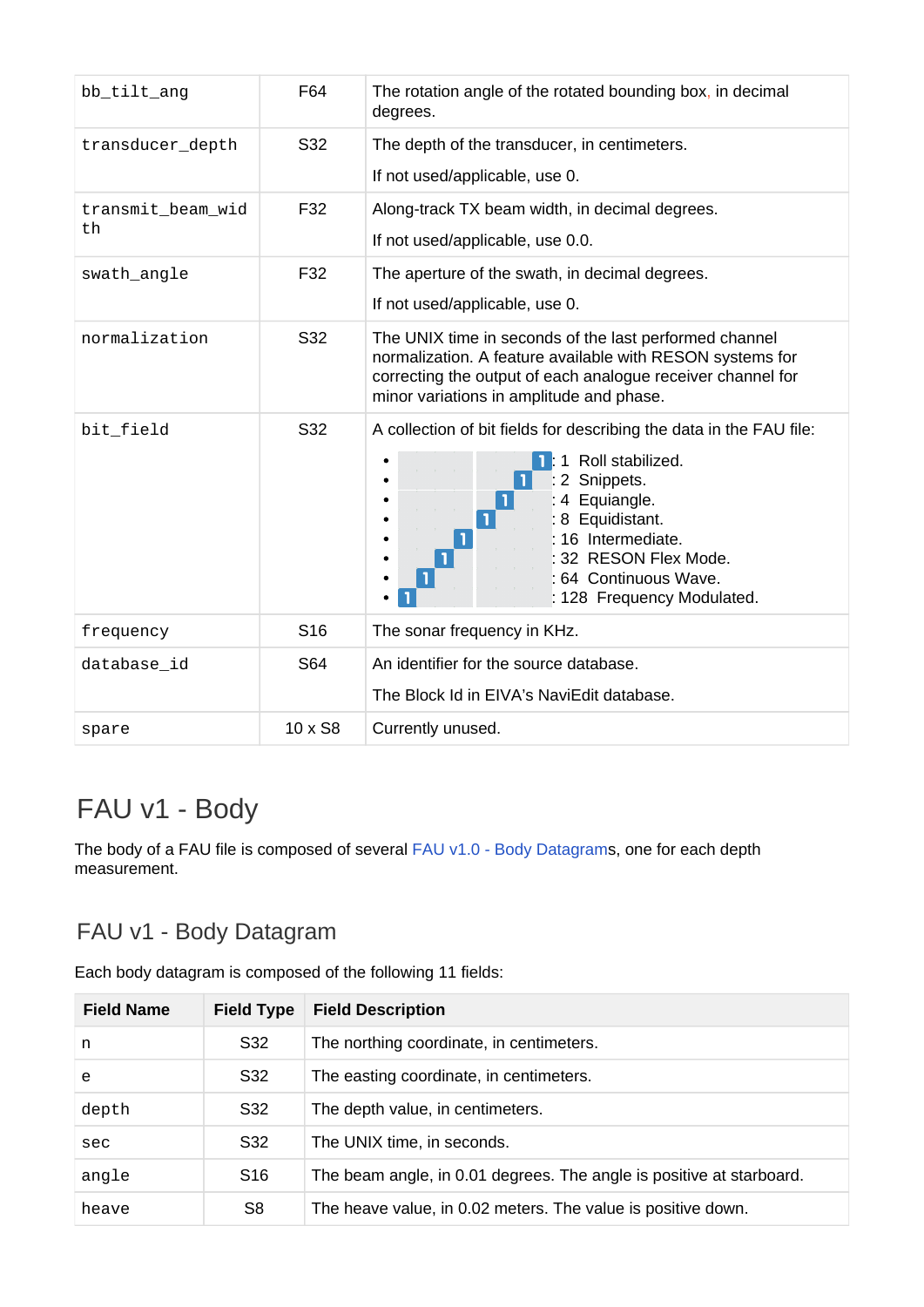| roll      | S <sub>8</sub> | The roll value, in 0.1 degrees. The angle is positive when the starboard<br>side is down.                                                                                                                                                                                                                                                                                                                                                                                                                                                                                                                                                                                                                                                                     |
|-----------|----------------|---------------------------------------------------------------------------------------------------------------------------------------------------------------------------------------------------------------------------------------------------------------------------------------------------------------------------------------------------------------------------------------------------------------------------------------------------------------------------------------------------------------------------------------------------------------------------------------------------------------------------------------------------------------------------------------------------------------------------------------------------------------|
| quality   | U <sub>8</sub> | A value representing the quality of the depth measurement.<br>Each bit in the value has a specific meaning:<br>Values from 0 to 15 are quality indicators.<br>Bits reserved for flagging.<br>$\bigcirc$<br>$\mathbf 0$<br>Valid.<br>(128) Rejected.<br>Examples of usage:<br>EIVA implementation of the quality indicators for RESON echosounders:<br>(1) Amplitude detection.<br>$\bullet$<br>(2) Phase detection.<br>Not detected (neither amplitude nor phase).<br>Combined amplitude and phase detection.<br>(4) Passed Brightness Test.<br>(8) Passed Collinearity Test.<br>Vise 14.3 implementation of the flagging/rejection:<br>(144) Rejected by angle (e.g., >60 degrees).<br>(32) Only flagged by MapSpikes.<br>(160) Rejected based on MapSpikes. |
| amplitude | S <sub>8</sub> | The signal amplitude associated with the depth measurement. The unit<br>of measure is unspecified.                                                                                                                                                                                                                                                                                                                                                                                                                                                                                                                                                                                                                                                            |
| pitch     | S <sub>8</sub> | The pitch value, in 0.1 degrees. The value is positive when the bow is up.                                                                                                                                                                                                                                                                                                                                                                                                                                                                                                                                                                                                                                                                                    |
| centisec  | U <sub>8</sub> | The number of centiseconds to be added to the sec field.                                                                                                                                                                                                                                                                                                                                                                                                                                                                                                                                                                                                                                                                                                      |

<span id="page-9-0"></span>The total size of a body datagram is always 24 bytes.